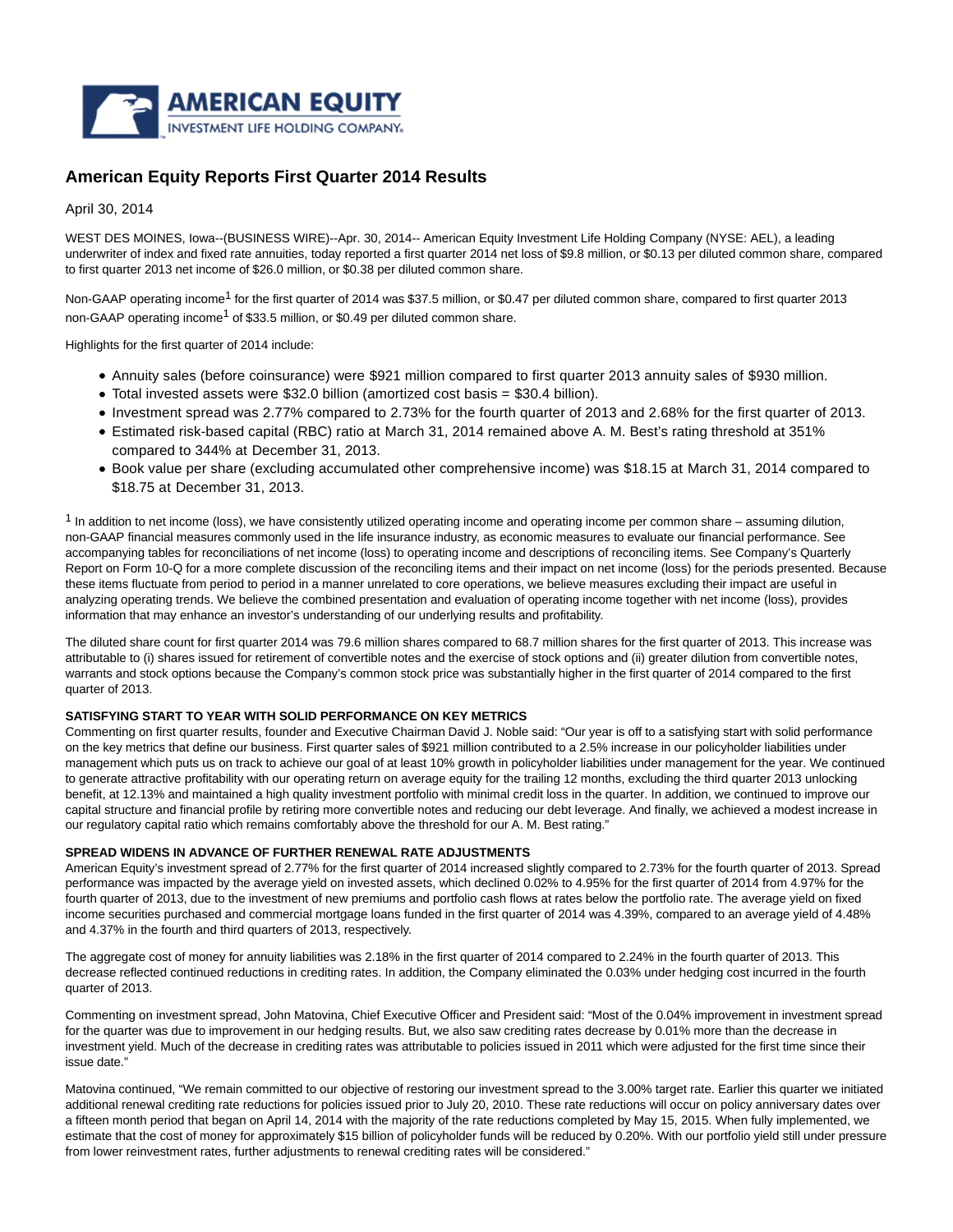# **LONG-TERM BENEFIT FROM RETIREMENT OF CONVERTIBLE DEBT**

During the quarter, the Company continued to improve its capital structure and financial profile by reducing its debt leverage and eliminating potential additional dilution from further increases in the Company's stock price through the retirement of additional convertible notes. After retiring \$156 million of aggregate principal amount of its two outstanding convertible debt instruments in the fourth quarter of 2013, the Company retired \$31 million aggregate principal amount of one of the issues in the first quarter of 2014. The total consideration paid by the Company in the first quarter included \$55 million of cash and 946,793 shares of the Company's common stock. The first quarter retirements reduced book value per share by \$0.50 and the net loss for the first quarter included \$0.03 from the loss on extinguishment of debt.

At March 31, 2014, the Company had approximately \$151 million of net proceeds from its \$400 million 6.625% Senior Notes due 2021 offering. These funds are available for future retirement of the convertible notes, and the Company intends to use these remaining net proceeds to tender for, redeem or repurchase the \$129 million aggregate principal amount of convertible notes that were outstanding at March 31, 2014. The form and timing of any such activity will be dependent upon market conditions and other factors and there can be no assurance that any such transactions can be completed prior to the December 2014 call date for the 5.25% convertible notes or the September 2015 maturity date for the 3.50% convertible notes. Subsequent to the end of the first quarter, the Company retired an additional \$34 million aggregate principal amount of the convertible notes in exchange for \$38 million of cash and 1,225,845 shares of its common stock. The impact of these transactions on the Company's capitalization and book value per share is disclosed in the Company's March 31, 2014 Financial Supplement.

# **CAUTION REGARDING FORWARD-LOOKING STATEMENTS**

This press release contains forward-looking statements within the meaning of The Private Securities Litigation Reform Act of 1995. Forward-looking statements relate to future operations, strategies, financial results or other developments, and are subject to assumptions, risks and uncertainties. Statements such as "guidance", "expect", "anticipate", "believe", "goal", "objective", "target", "may", "should", "estimate", "projects" or similar words as well as specific projections of future results qualify as forward-looking statements. Factors that may cause our actual results to differ materially from those contemplated by these forward looking statements can be found in the company's Form 10-K filed with the Securities and Exchange Commission. Forward-looking statements speak only as of the date the statement was made and the company undertakes no obligation to update such forward-looking statements. There can be no assurance that other factors not currently anticipated by the company will not materially and adversely affect our results of operations. Investors are cautioned not to place undue reliance on any forward-looking statements made by us or on our behalf.

# **CONFERENCE CALL**

American Equity will hold a conference call to discuss first quarter 2014 earnings on Thursday, May 1, 2014, at 10:00 a.m. CDT. The conference call will be webcast live on the Internet. Investors and interested parties who wish to listen to the call on the Internet may do so at [www.american](http://cts.businesswire.com/ct/CT?id=smartlink&url=http%3A%2F%2Fwww.american-equity.com&esheet=50855348&newsitemid=20140430006825&lan=en-US&anchor=www.american-equity.com&index=1&md5=0f12c93a42599e0e35f126ff63c0f2d5)equity.com.

The call may also be accessed by telephone at 866-515-2909, passcode 15834723 (international callers, please dial 617-399-5123). An audio replay will be available shortly after the call on AEL's website. An audio replay will also be available via telephone through May 22, 2014 at 1-888-286-8010, passcode 43428446 (international callers will need to dial 617-801-6888).

## **ABOUT AMERICAN EQUITY**

American Equity Investment Life Holding Company, through its wholly-owned operating subsidiaries, is a full service underwriter of fixed annuity and life insurance products, with a primary emphasis on the sale of index and fixed rate annuities. American Equity Investment Life Holding Company, a New York Stock Exchange Listed company (NYSE: AEL), is headquartered in West Des Moines, Iowa. For more information, please visit [www.american-equity.com.](http://cts.businesswire.com/ct/CT?id=smartlink&url=http%3A%2F%2Fwww.american-equity.com&esheet=50855348&newsitemid=20140430006825&lan=en-US&anchor=www.american-equity.com&index=2&md5=cecbceaefcccd609c67d252e64363fa8)

# **American Equity Investment Life Holding Company**

#### **Consolidated Statements of Operations (Unaudited)**

|                                                                                                       | <b>Three Months Ended</b><br>March 31, |                                                  |          |  |
|-------------------------------------------------------------------------------------------------------|----------------------------------------|--------------------------------------------------|----------|--|
|                                                                                                       | 2014                                   |                                                  | 2013     |  |
|                                                                                                       |                                        | (Dollars in thousands,<br>except per share data) |          |  |
|                                                                                                       |                                        |                                                  |          |  |
| Revenues:                                                                                             |                                        |                                                  |          |  |
| Premiums and other considerations (a)                                                                 | \$7,331                                |                                                  | \$13,084 |  |
| Annuity product charges                                                                               | 25,272                                 |                                                  | 21,481   |  |
| Net investment income                                                                                 | 370,005                                |                                                  | 329,690  |  |
| Change in fair value of derivatives                                                                   | 48.493                                 |                                                  | 373,962  |  |
| Net realized gains (losses) on investments, excluding other than temporary impairment ("OTTI") losses | (714)                                  |                                                  | 10,585   |  |
| OTTI losses on investments:                                                                           |                                        |                                                  |          |  |
| <b>Total OTTI losses</b>                                                                              |                                        |                                                  | (2, 189) |  |
| Portion of OTTI losses recognized from other comprehensive income                                     | (905)                                  |                                                  | (1,048)  |  |
| Net OTTI losses recognized in operations                                                              | (905)                                  |                                                  | (3,237)  |  |
| Loss on extinguishment of debt                                                                        | (3,977)                                |                                                  |          |  |
| <b>Total revenues</b>                                                                                 | 445,505                                |                                                  | 745,565  |  |
| <b>Benefits and expenses:</b>                                                                         |                                        |                                                  |          |  |
| Insurance policy benefits and change in future policy benefits (a)                                    | 10,095                                 |                                                  | 14,760   |  |
| Interest sensitive and index product benefits (a)                                                     | 317,192                                |                                                  | 223,170  |  |
| Amortization of deferred sales inducements                                                            | 666                                    |                                                  | 28,831   |  |
| Change in fair value of embedded derivatives                                                          | 92,619                                 |                                                  | 363.272  |  |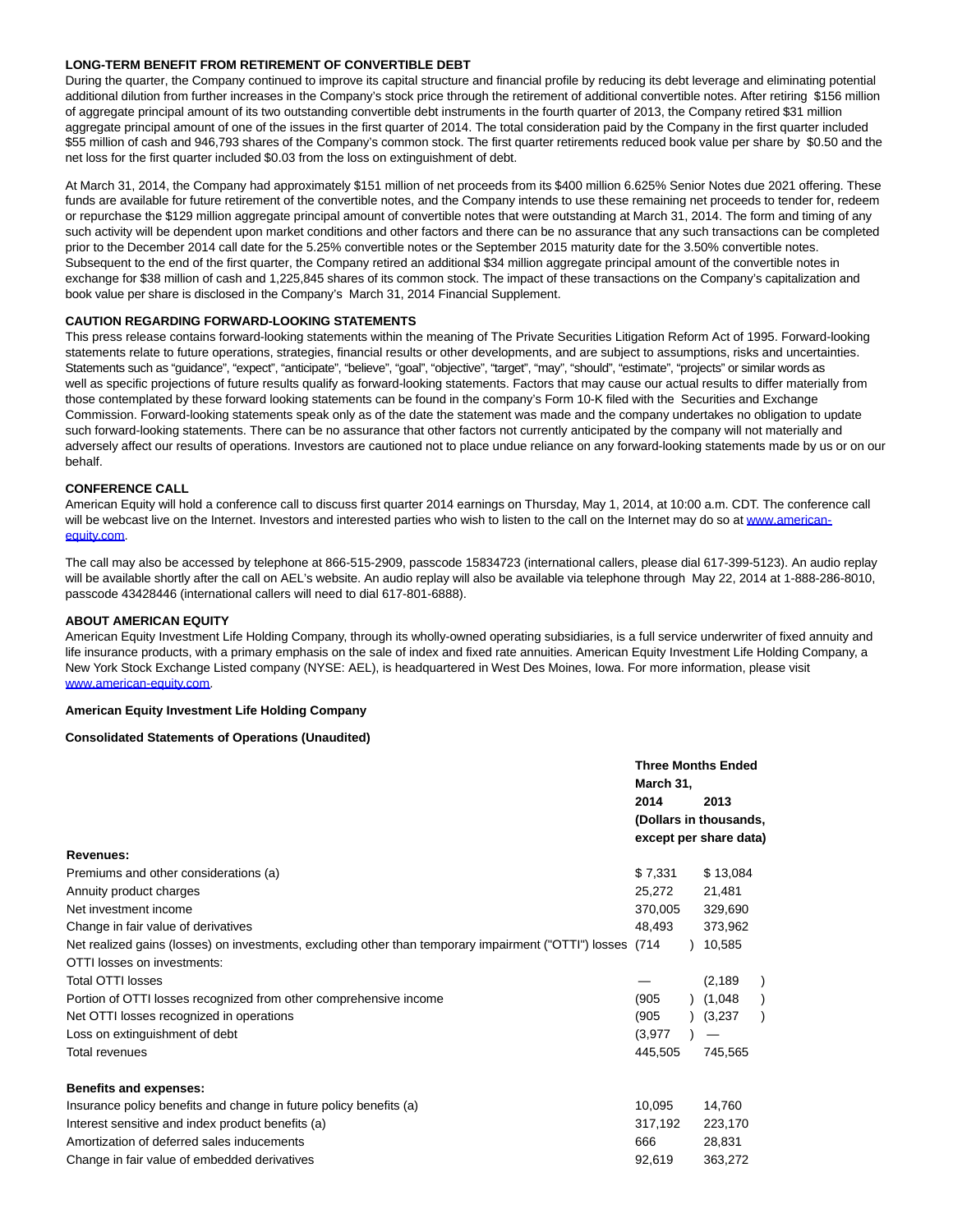| Interest expense on notes payable                          | 10,264     | 7,248    |
|------------------------------------------------------------|------------|----------|
| Interest expense on subordinated debentures                | 3,008      | 3,009    |
| Amortization of deferred policy acquisition costs          | 7,194      | 46,230   |
| Other operating costs and expenses                         | 19,085     | 19,520   |
| Total benefits and expenses                                | 460,123    | 706,040  |
| Income (loss) before income taxes                          | (14, 618)  | 39.525   |
| Income tax expense (benefit)                               | (4,865)    | 13,494   |
| Net income (loss)                                          | \$ (9,753) | \$26,031 |
| Earnings (loss) per common share                           | \$ (0.13)  | \$0.41   |
| Earnings (loss) per common share - assuming dilution       | \$ (0.13)  | 36.38    |
| Weighted average common shares outstanding (in thousands): |            |          |
| Earnings (loss) per common share                           | 72,519     | 63,314   |
| Earnings (loss) per common share - assuming dilution       | 79.616     | 68.706   |

(a) The Company made an immaterial correction in the presentation of premiums, insurance policy benefits and change in future policy benefits and interest sensitive and index product benefits related to life contingent immediate annuities. We have revised the 2013 consolidated statement of operations above to be consistent with the 2014 presentation. These changes had no impact on the Company's consolidated balance sheets, net income (loss) or stockholders' equity.

**American Equity Investment Life Holding Company**

## **NON-GAAP FINANCIAL MEASURES**

In addition to net income (loss), we have consistently utilized operating income and operating income per common share - assuming dilution, non-GAAP financial measures commonly used in the life insurance industry, as economic measures to evaluate our financial performance. Operating income equals net income (loss) adjusted to eliminate the impact of net realized gains and losses on investments including net OTTI losses recognized in operations, fair value changes in derivatives and embedded derivatives, loss on extinguishment of debt and changes in litigation reserves. Because these items fluctuate from quarter to quarter in a manner unrelated to core operations, we believe measures excluding their impact are useful in analyzing operating trends. We believe the combined presentation and evaluation of operating income together with net income (loss) provides information that may enhance an investor's understanding of our underlying results and profitability.

#### **Reconciliation from Net Income (Loss) to Operating Income (Unaudited)**

|                                                                                    | <b>Three Months Ended</b> |  |          |  |
|------------------------------------------------------------------------------------|---------------------------|--|----------|--|
|                                                                                    | March 31,                 |  |          |  |
|                                                                                    | 2014                      |  | 2013     |  |
|                                                                                    | (Dollars in thousands,    |  |          |  |
|                                                                                    | except per share data)    |  |          |  |
| Net income (loss)                                                                  | \$ (9.753)                |  | \$26,031 |  |
| Adjustments to arrive at operating income:                                         |                           |  |          |  |
| Net realized investment (gains) losses, including OTTI (a)                         | 564                       |  | (2,804)  |  |
| Change in fair value of derivatives and embedded derivatives - index annuities (a) | 43,708                    |  | 10.973   |  |
| Change in fair value of derivatives and embedded derivatives - debt (a)            | 1,509                     |  | (736     |  |
| Litigation reserve (a)                                                             | (916)                     |  |          |  |
| Extinguishment of debt (a)                                                         | 2,394                     |  |          |  |
| Operating income (a non-GAAP financial measure)                                    | \$37,506                  |  | \$33,464 |  |
| Per common share - assuming dilution:                                              |                           |  |          |  |
| Net income (loss)                                                                  | \$ (0.13)                 |  | \$0.38   |  |
| Adjustments to arrive at operating income:                                         |                           |  |          |  |
| Anti-dilutive effect of net loss                                                   | 0.01                      |  |          |  |
| Net realized investment (gains) losses, including OTTI                             |                           |  | (0.04)   |  |
| Change in fair value of derivatives and embedded derivatives - index annuities     | 0.55                      |  | 0.16     |  |
| Change in fair value of derivatives and embedded derivatives - debt                | 0.02                      |  | (0.01)   |  |
| Litigation reserve                                                                 | (0.01)                    |  |          |  |
| Extinguishment of debt                                                             | 0.03                      |  |          |  |
| Operating income (a non-GAAP financial measure)                                    | \$0.47                    |  | \$0.49   |  |
|                                                                                    |                           |  |          |  |

Adjustments to net income (loss) to arrive at operating income are presented net of income taxes and where applicable, are net of related<br>(a) adjustments to approximation of defensed asks inducements (DCI) and defensed ask adjustments to amortization of deferred sales inducements (DSI) and deferred policy acquisition costs (DAC).

# **American Equity Investment Life Holding Company**

#### **NON-GAAP FINANCIAL MEASURES**